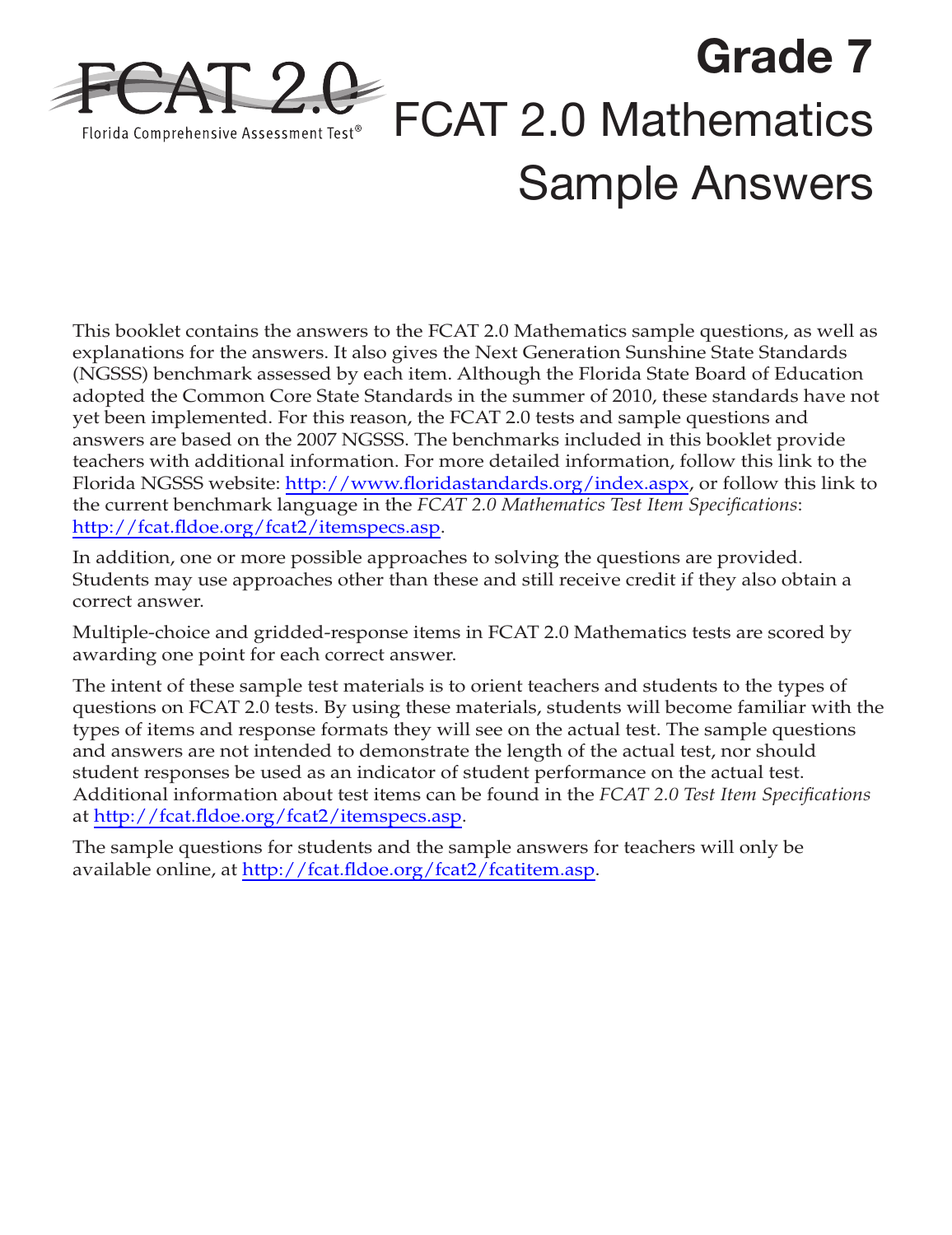

## **1 The correct answer is B** ( $\frac{1}{4}$  of the large room's area).

Reporting Category: Geometry and Measurement

Benchmark: MA.7.G.4.1 Determine how changes in dimensions affect the perimeter, area, and volume of common geometric figures, and apply these relationships to solve problems.

Use the area formula,  $A = \pi r^2$ , from the Grades 6–8 FCAT 2.0 Mathematics Reference Sheet, to find the relationship between the two areas.

The area of the smaller room is  $\pi 3^2$ .

 $A$  (of smaller room) = 9

The area of the large room is  $\pi 6^2$ .

*A* (of large room) = 36

Therefore, the area of the smaller room is  $\frac{9\pi}{36\pi}$ , or  $\frac{1}{4}$  of the large room's area.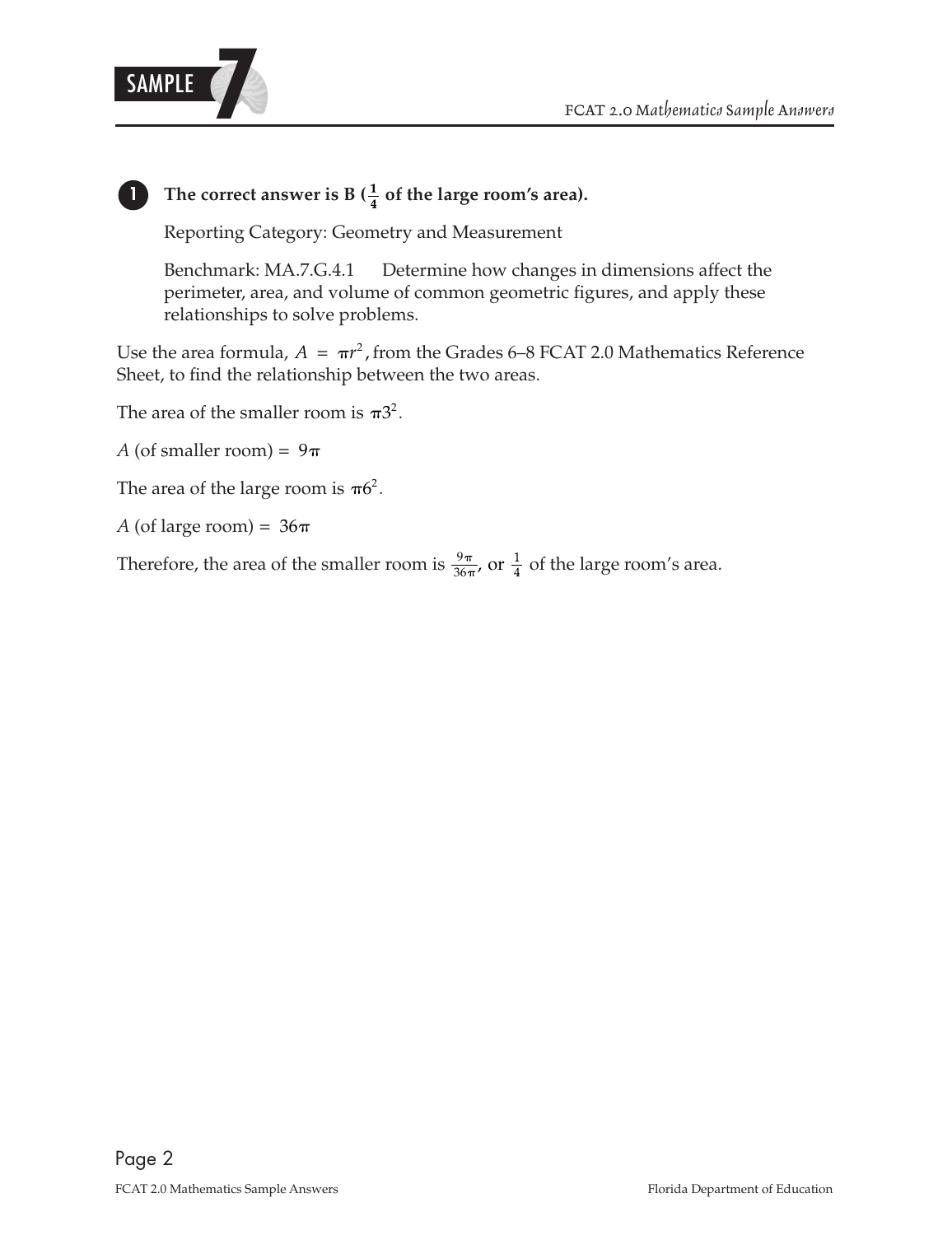

#### **2 The correct answer is H (80).**

Reporting Category: Statistics and Probability

Benchmark: MA.7.S.6.2 Construct and analyze histograms, stem-and-leaf plots, and circle graphs.

To find the number of readers who chose museums as their favorite attraction, the percent of readers who chose museums must first be found. Because the percent of all readers equals 100, add the percents that are labeled and subtract that number from 100.

 $25 + 25 + 18 = 68$ 

 $100 - 68 = 32$ ; therefore, 32% of the readers chose museums.

To find 32% of the total, multiply .32 by 250 (the total number of readers who responded).

 $.32 \times 250 = 80$ , or 80 readers who responded chose museums as their favorite attraction.

The correct answer is 80 readers.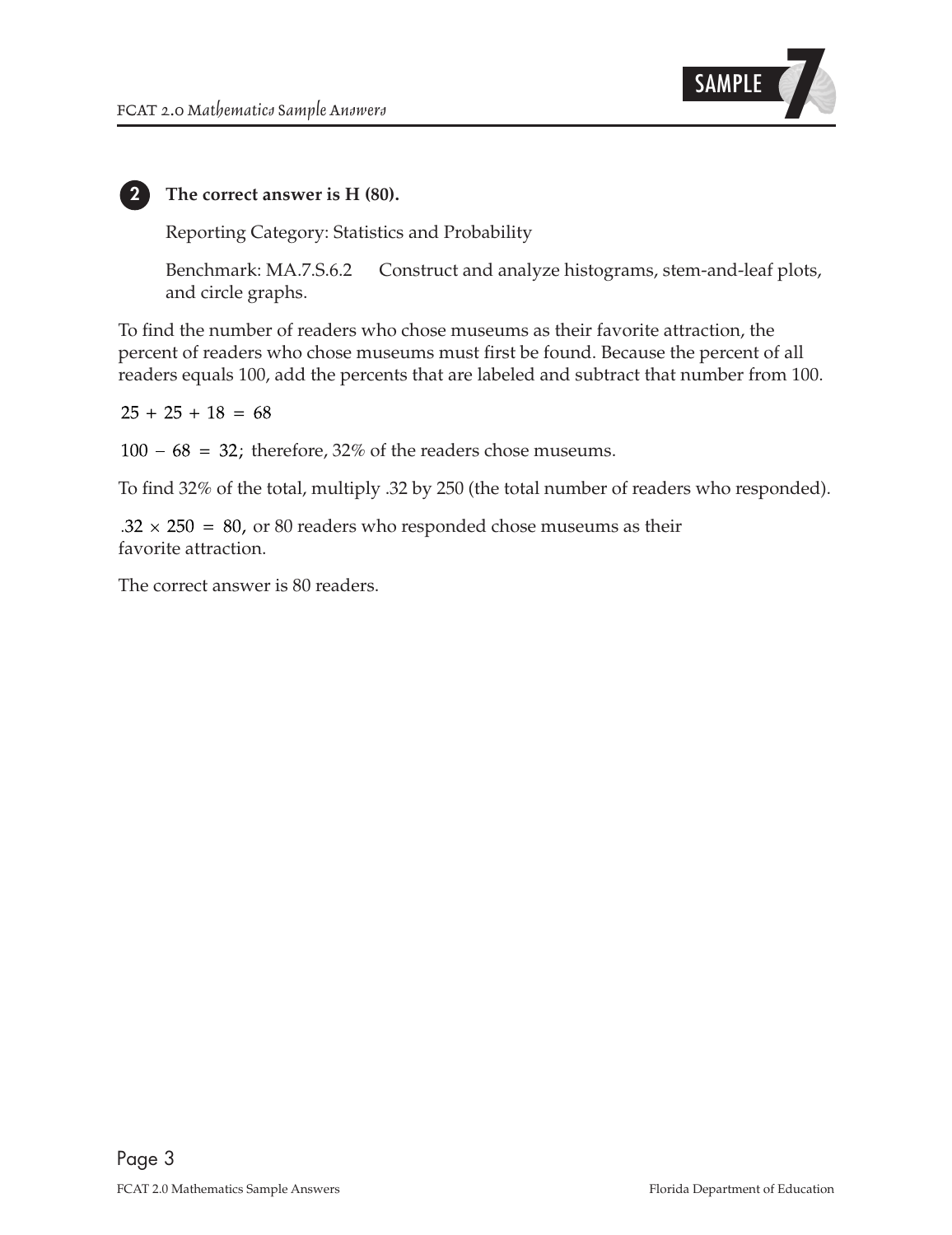



### **3 The correct answer is B (2 heads and 1 tail).**

Reporting Category: Statistics and Probability

Benchmark: MA.7.P.7.2 Determine, compare, and make predictions based on experimental or theoretical probability of independent or dependent events.

To solve this problem, use the following ratio for probability.

 $probability = \frac{favorable outcomes}{total outcomes}$ 

Each of the 24 students flipped a coin three times and recorded the results. To find which outcome matches the theoretical probability, compute the experimental probability for the class. Then, compare the experimental probability to the theoretical probability, as shown in the table below.

| <b>Outcome</b>     | <b>Experimental Probability</b> | <b>Theoretical Probability</b> |
|--------------------|---------------------------------|--------------------------------|
| 3 heads            | $rac{2}{24}$                    | $\frac{1}{8} = \frac{3}{24}$   |
| 2 heads and 1 tail | $\overline{24}$                 | $\frac{3}{8} = \frac{9}{24}$   |
| 1 head and 2 tails | $\frac{8}{24}$                  | $\frac{3}{8} = \frac{9}{24}$   |
| 3 tails            | $\overline{24}$                 | $\frac{1}{8} = \frac{1}{24}$   |

The outcome of the class experiment that matches the theoretical probability is 2 heads and 1 tail.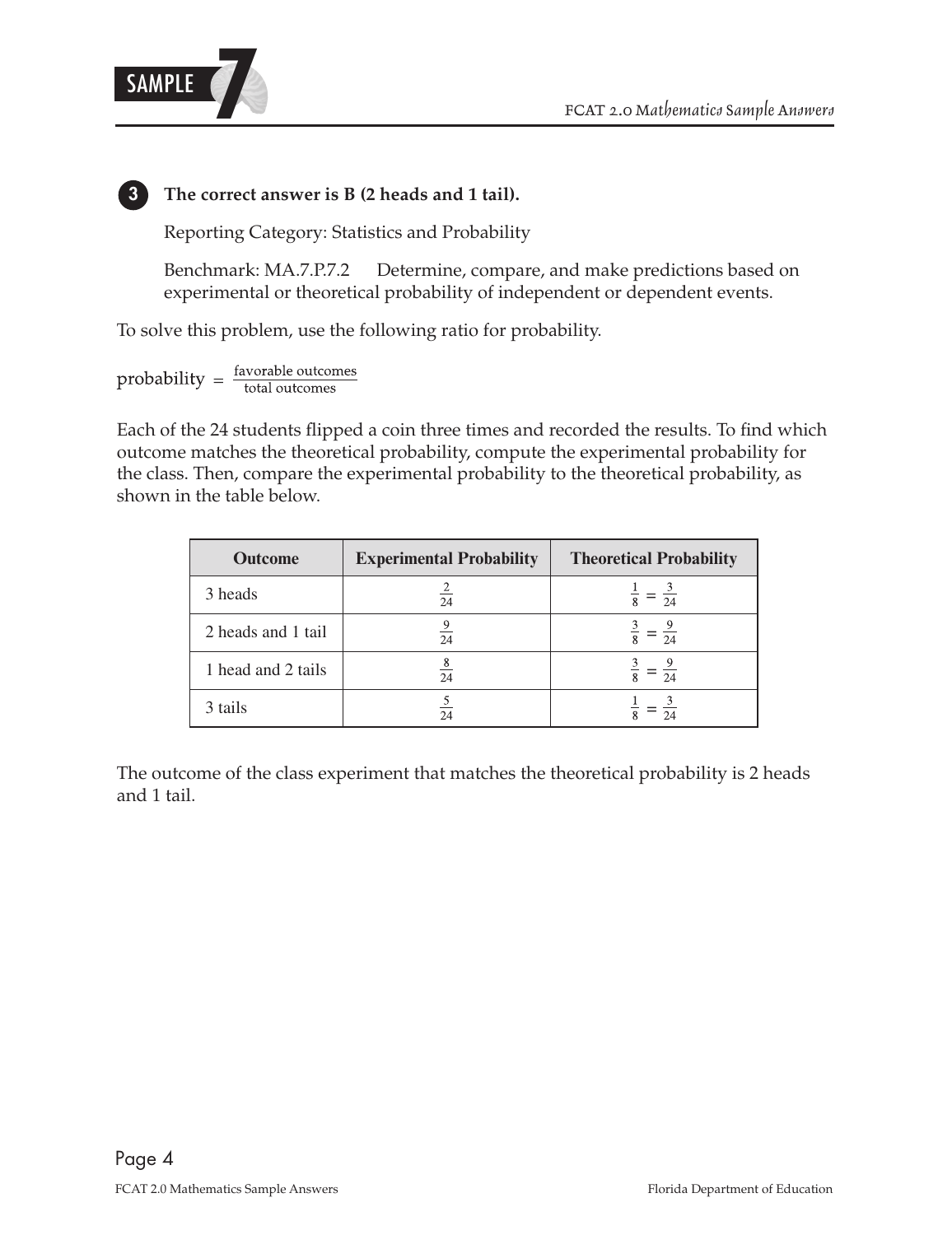

#### **4 The correct answer is 7.**

Reporting Category: Number: Base Ten

Benchmark: MA.7.A.3.3 Formulate and use different strategies to solve one-step and two-step linear equations, including equations with rational coefficients. Also assesses MA.7.A.5.2 Solve non-routine problems by working backwards.

The steps below show how to solve for the value of *x*.

 $2x + 6x = 56$ 

To simplify this equation, first add the coefficients of the like terms.

 $8x = 56$ 

To isolate the *x*, divide both sides by 8.

 $8x \div 8 = 56 \div 8$ 

$$
x = 7
$$

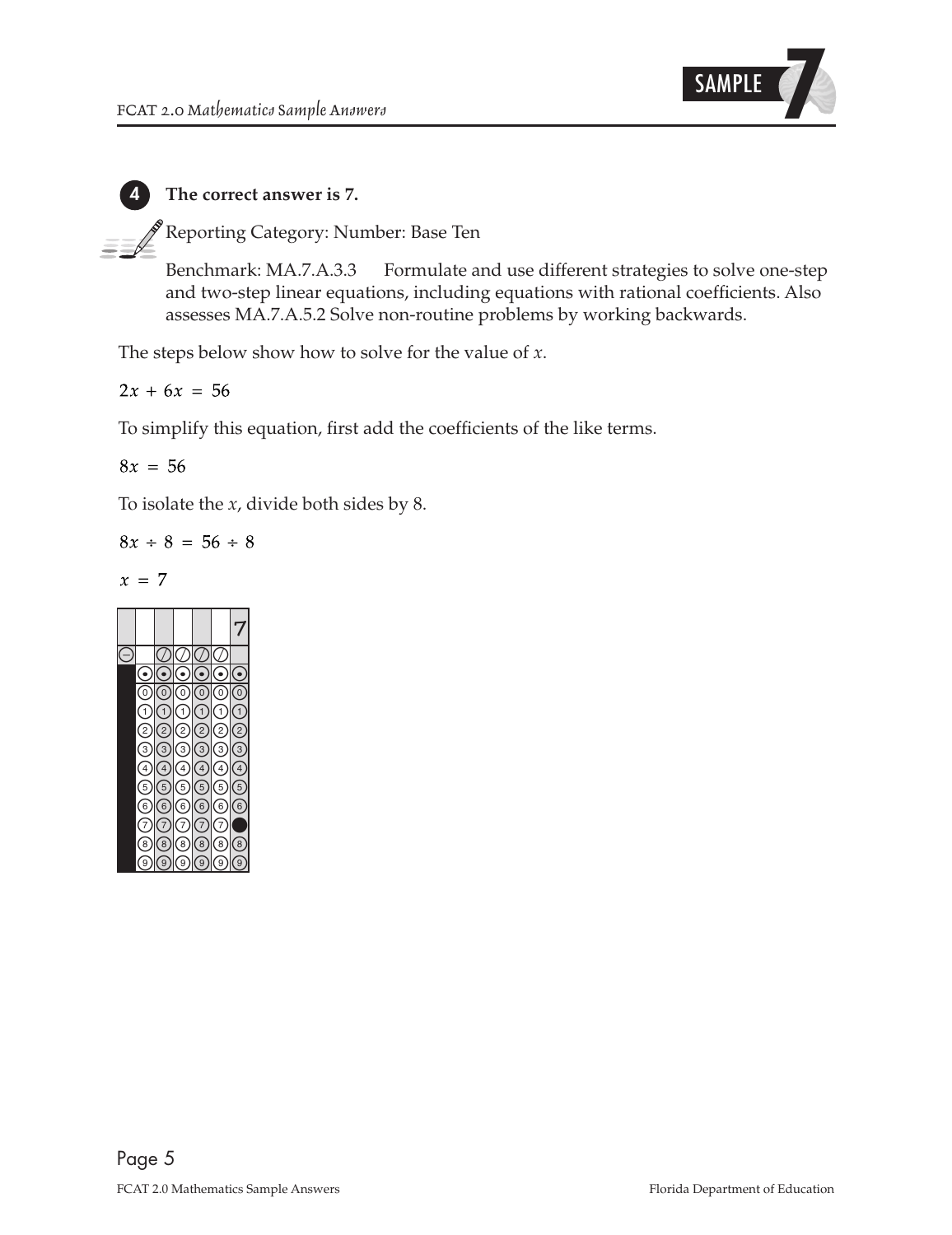

 **. 5 The correct answer is -9 EVALUAN** Reporting Category: Number: Base Ten

> Benchmark: MA.7.A.3.2 Add, subtract, multiply, and divide integers, fractions, and terminating decimals, and perform exponential operations with rational bases and whole number exponents including solving problems in everyday contexts.

To find the temperature at 12:00 noon, subtract 15 from  $-5^{\circ}$ , because the temperature dropped 15°.

 $-5 - 15 = -20$ (or  $-20^\circ$ )

Because the temperature then rose by 11°, 11 should be added to -20.

 $-20 + 11 = -9$ (or  $-9^\circ$ )

The temperature, in degrees Fahrenheit, at 3:00 p.m. was -9.

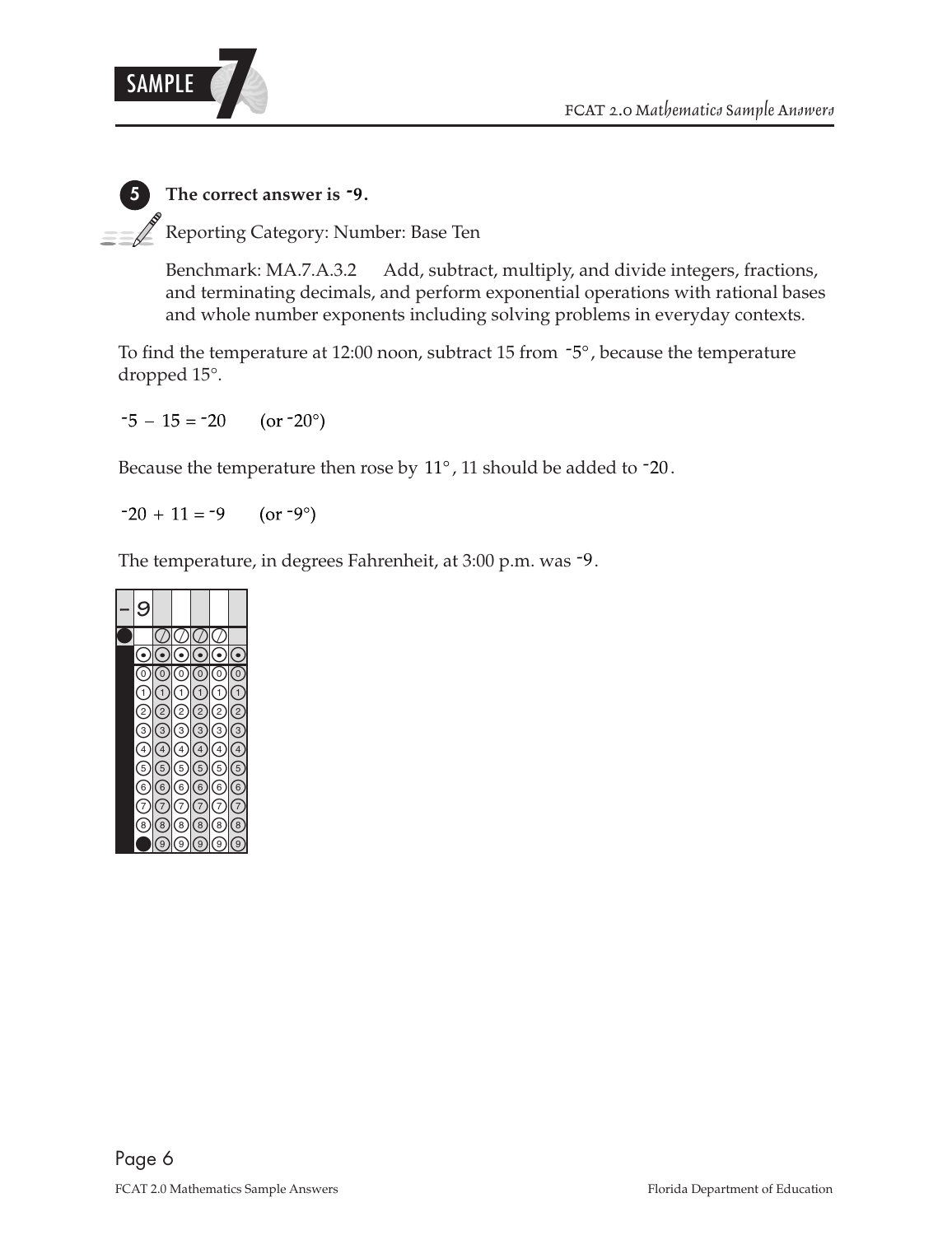

#### **6 The correct answer is 36 inches.**

 $\,\mathscr{F}$ Reporting Category: Ratios/Proportional Relationships

Benchmark: MA.7.A.1.6 Apply proportionality to measurement in multiple contexts, including scale drawings and constant speed.

To find the height of the actual kite, use the information provided in the scale legend.

by dividing  $1\frac{1}{2}$  by  $\frac{1}{4}$ .  $1\frac{1}{2}$ 1 First, find the number of  $\frac{1}{4}$ -inch increments contained in the  $1\frac{1}{2}$  scale height of the kite

$$
1\frac{1}{2} \div \frac{1}{4} = \frac{3}{2} \times \frac{4}{1}
$$
, or 6

1 Because each  $\frac{1}{4}$  inch on the drawing represents 6 inches on the actual kite, multiply 6 by 6 to find the actual height of the kite.

The height of the actual kite, in inches, is 36.

|                |                    |                   |                  | ę                  |                |
|----------------|--------------------|-------------------|------------------|--------------------|----------------|
|                |                    |                   |                  |                    |                |
|                |                    |                   |                  |                    |                |
| 0              | 0                  | $\overline{0}$    | 0)               | 0)                 | 0              |
|                | $\left( 1 \right)$ | $\overline{1}$    | $\mathbf{1}$     | $\mathbf{1}$       | $\mathbf{1}$   |
| $^{2}$         | 2                  | $\overline{c}$    | 2                | $\overline{2}$     | $\frac{1}{2}$  |
| 3              | 3                  | 3                 | (з               |                    | ζ3             |
| $\overline{4}$ | $\left(4\right)$   | $\left( 4\right)$ | $\left(4\right)$ | $\left  4 \right $ | $\overline{4}$ |
| 5              | 5)                 | 5                 | 5                | 5                  | 5              |
| 6              | 6                  | 6                 | 6                | (6                 |                |
|                | 7                  |                   | 7                | 7                  | $^{\prime}$ 7  |
| $\overline{8}$ | $\overline{8}$     | 8                 | $\overline{8}$   | 8                  | 8              |
| ë,             | 9                  | 9                 | 9                | g.                 | ć              |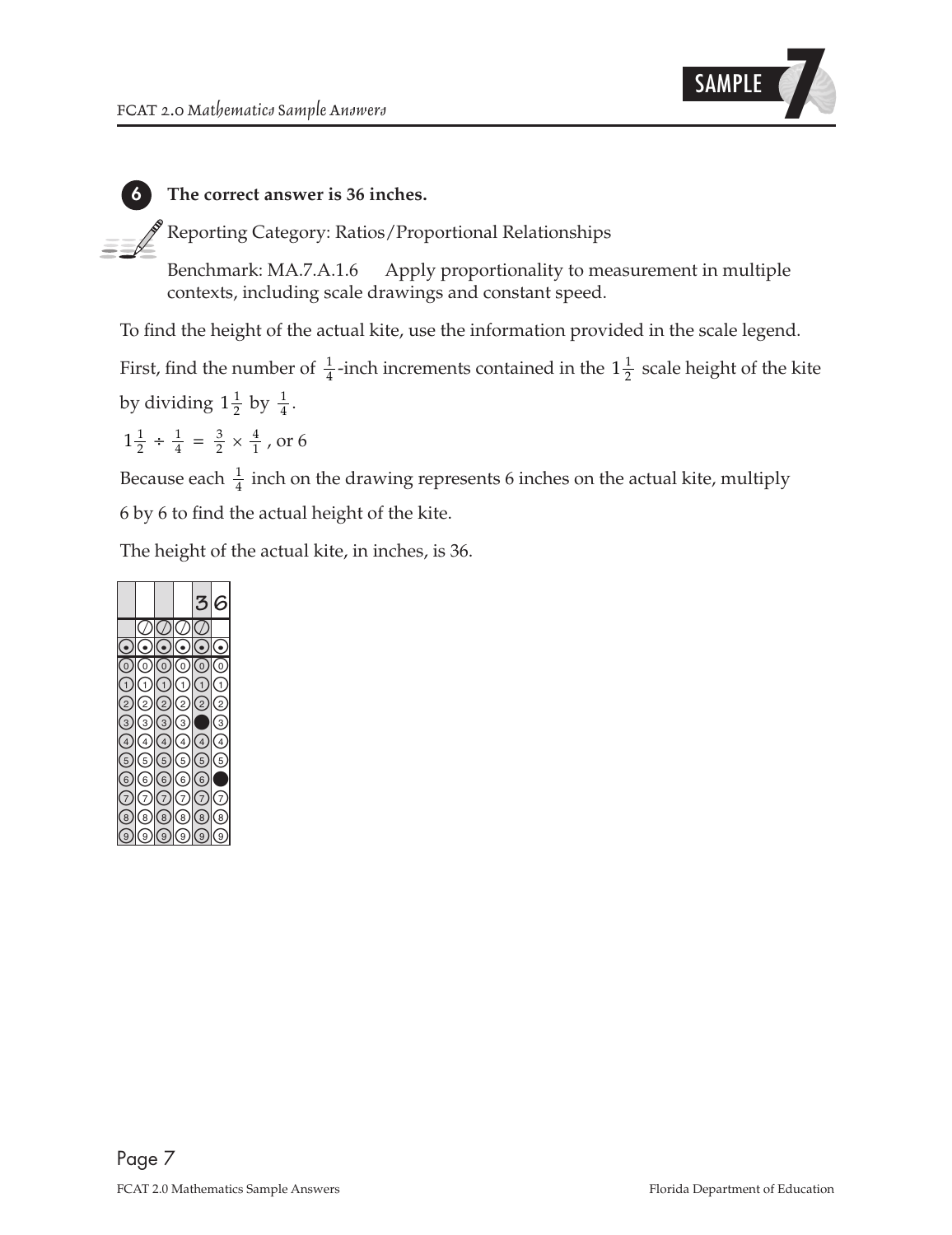

**7 The correct answer is G (36 feet).**

Reporting Category: Ratios/Proportional Relationships

Benchmark: MA.7.A.1.3 Solve problems involving similar figures.

One way to find the height of the palm tree is to use a proportion. Using the corresponding lengths, a proportion like the one shown below may be used.

$$
\frac{x}{4} = \frac{27}{3}
$$

To eliminate the denominators, multiply both sides of the equation by 12, or use cross multiplication.

$$
3x = 108
$$

 $x = 36$ 

The height of the palm tree is 36 feet.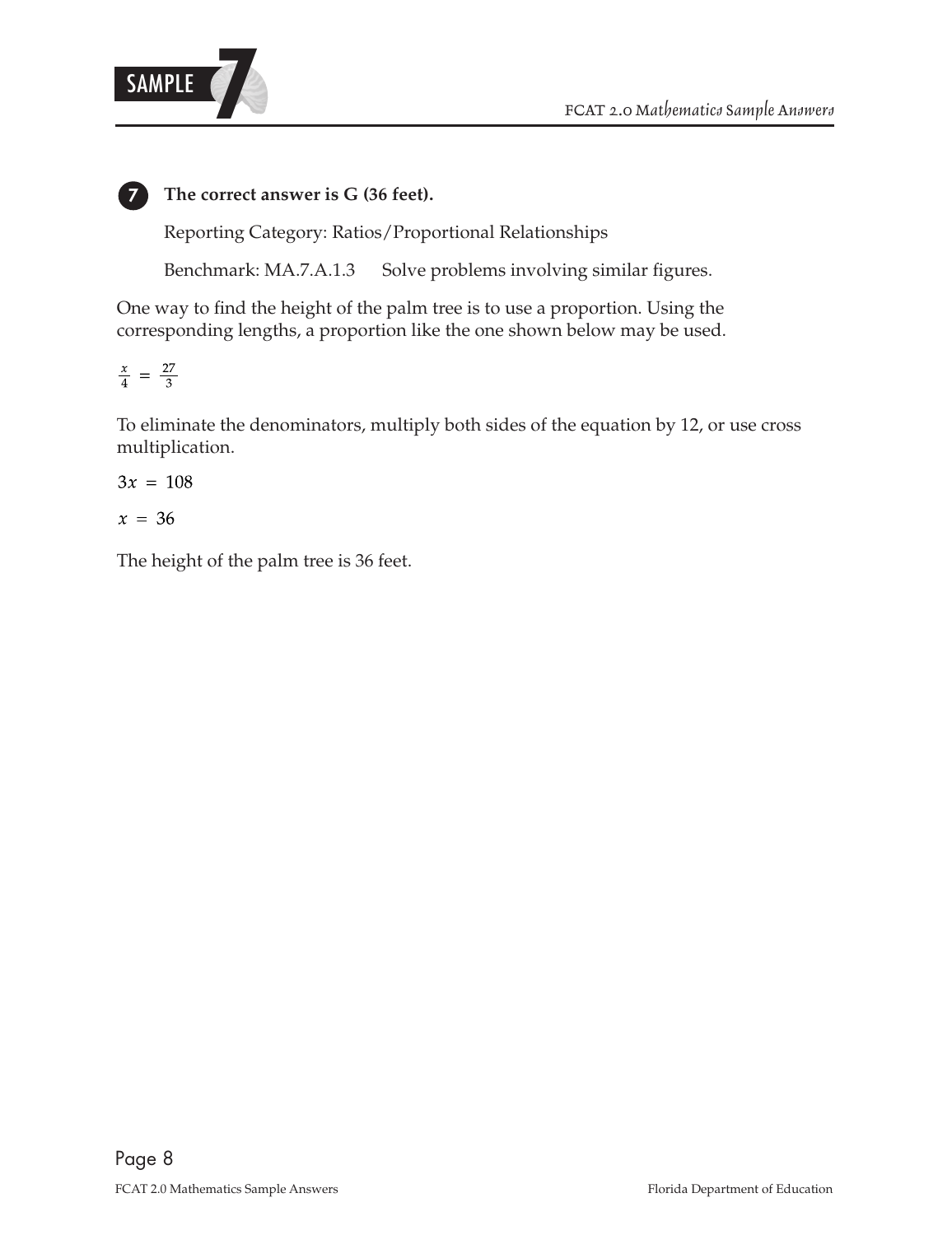

# **8 1 1 1 <b>1 1 1 1 1 1 1 1 1 1 1 1 1 1 1 1 1 1 1 1 1 1 1 1 1 1 1 1 1 1 1 1 1 1**

Reporting Category: Ratios/Proportional Relationships

Benchmark: MA.7.A.1.4 Graph proportional relationships and identify the unit rate as the slope of the related linear function.

Find the slope of the ramp by using the ratio of the change in *y* (vertical change) to the change in *x* (horizontal change).

slope =  $\frac{\text{change in } y}{\text{change in } x}$ 

### **First Strategy**

To determine the slope, find the ratio with respect to the starting point at (0, 0) and the ending point at (10, 2.5). (The *y*-coordinate changes from 0 to 2.5 as the *x*-coordinate changes from 0 to 10.)

slope =  $\frac{2.5-0}{10-0}$ slope =  $\frac{1}{4}$ 

#### **OR**

#### **Second Strategy**

The line representing the slope of the ramp appears to pass through the coordinates (4, 1) and (8, 2). Using the ratio given above, the slope could be represented by

slope =  $\frac{(2-1)}{(8-4)}$ 

The slope is  $\frac{1}{4}$ .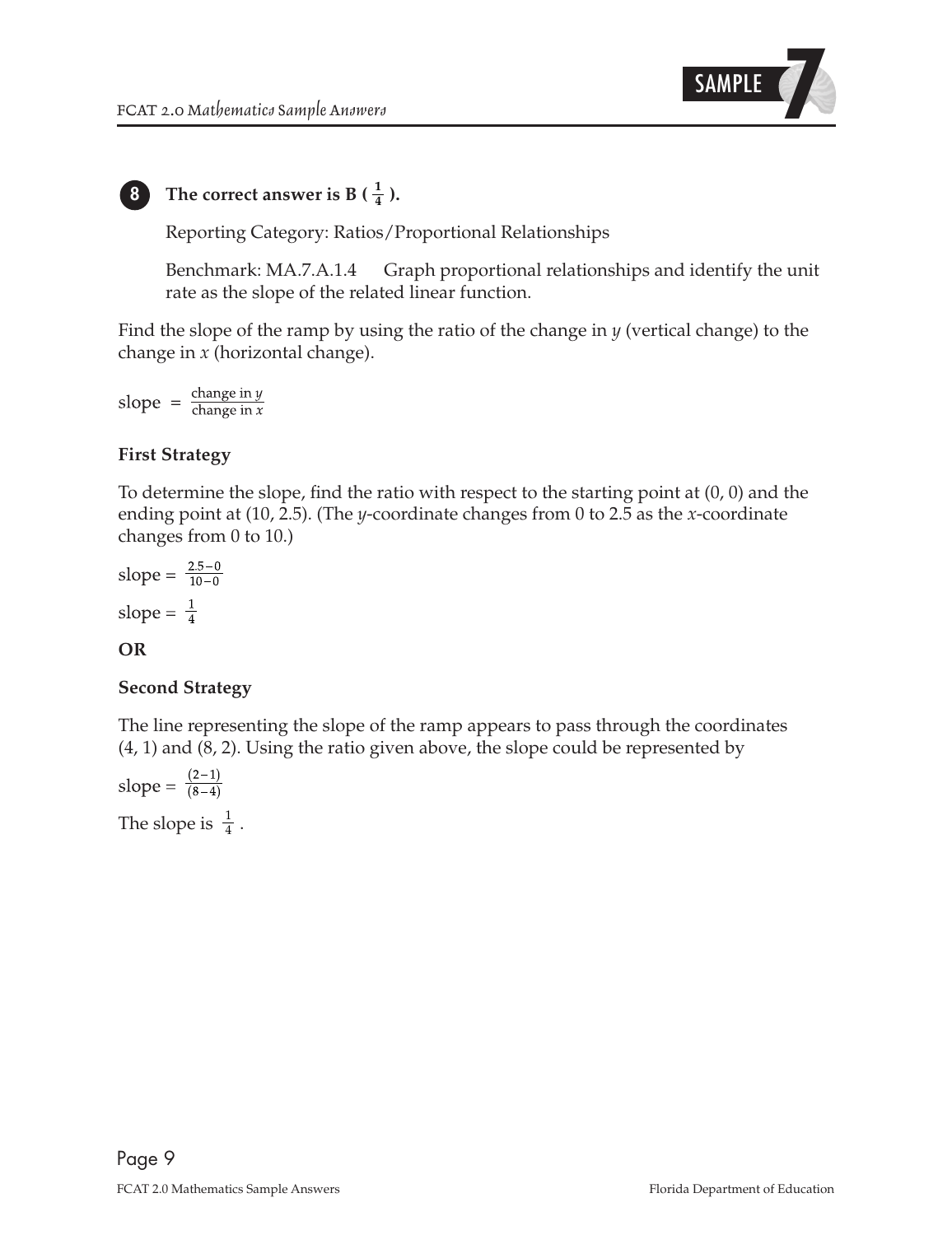

### **9 The correct answer is H (164).**

Reporting Category: Geometry and Measurement

Benchmark: MA.7.G.4.4 Compare, contrast, and convert units of measure between different measurement systems (US customary or metric (SI)), dimensions, and derived units to solve problems.

1 foot = 0 305. meters), from the Grades 6–8 FCAT 2.0 Mathematics Reference Sheet. from meters to feet. Use the conversion between systems,  $1$  meter  $= 3.28$  feet (or, To find the closest length of the hose, in feet, the length of the hose must be converted

Multiply 50 by 3.28, because the length of the hose is 50 meters.

 $50 \cdot 3.28 = 164.00$ 

Or, divide 50 by 0.305  $(50 \div 0.305 = 163.93)$ .

Of the options provided, the length of the hose is closest to 164 feet.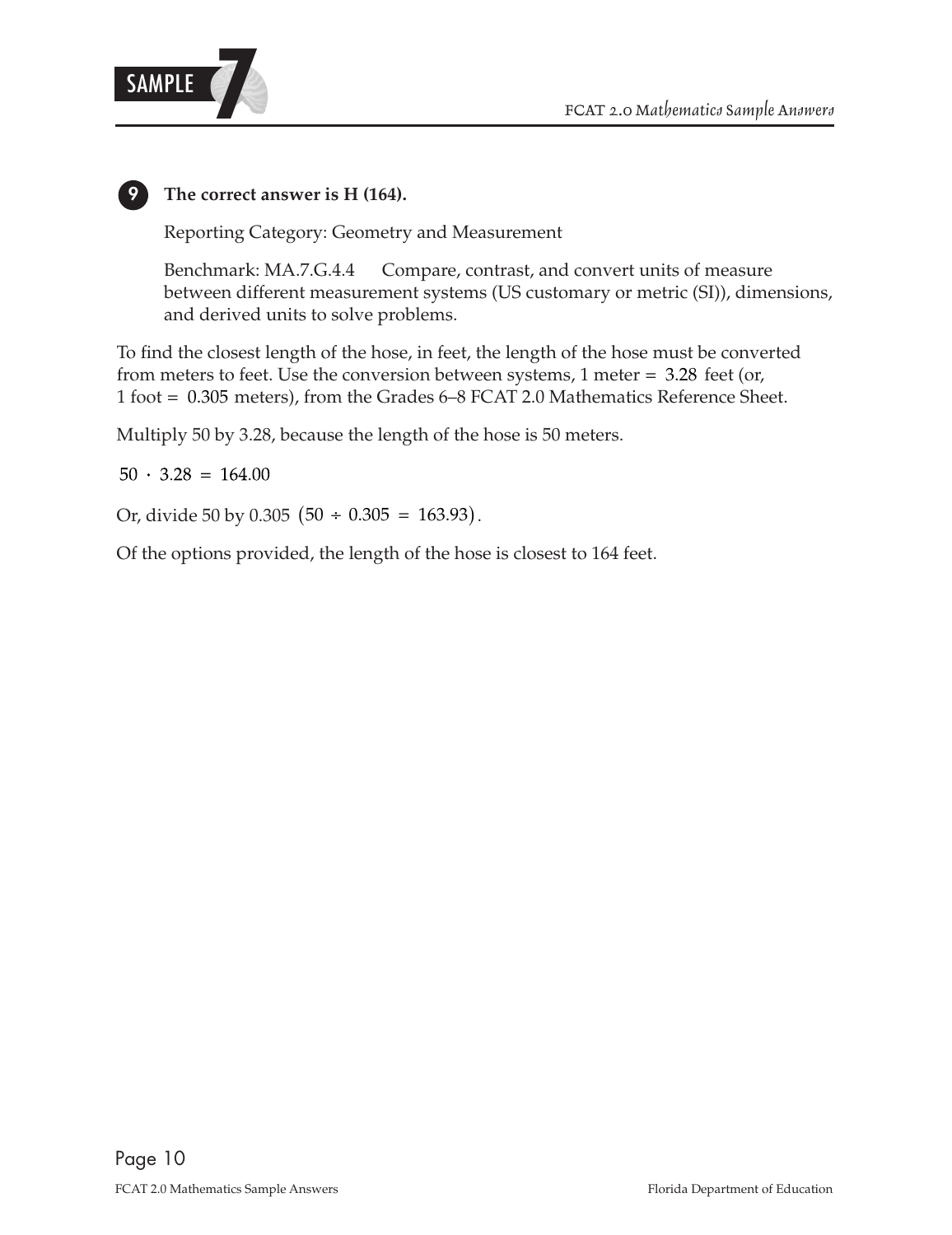

#### **10 The correct answer is 736 square feet.**

 $\mathscr I$  Reporting Category: Geometry and Measurement

Benchmark: MA.7.G.2.1 Justify and apply formulas for surface area and volume of pyramids, prisms, cylinders, and cones.

To find the surface area of the tent, find the area for both triangles on each end of the tent and all three rectangular-shaped faces of the tent. The base of each side triangle is 12 feet and the height is 8 feet. The dimensions of the two faces of the tent are 20 feet by 10 feet, and the base of the tent is 20 feet by 12 feet.

First, find the area of 1 triangle and multiply by 2. Then, add the product to the areas of the 2 rectangular faces of the tent and the area of the base of the tent, as shown below.

$$
S.A. = 2\left[\frac{1}{2}(12) \cdot (8)\right] + 2\left[(10) \cdot (20)\right] + (12 \cdot 20)
$$

 $96 + 400 + 240 = 736$ 

The surface area is 736 square feet.

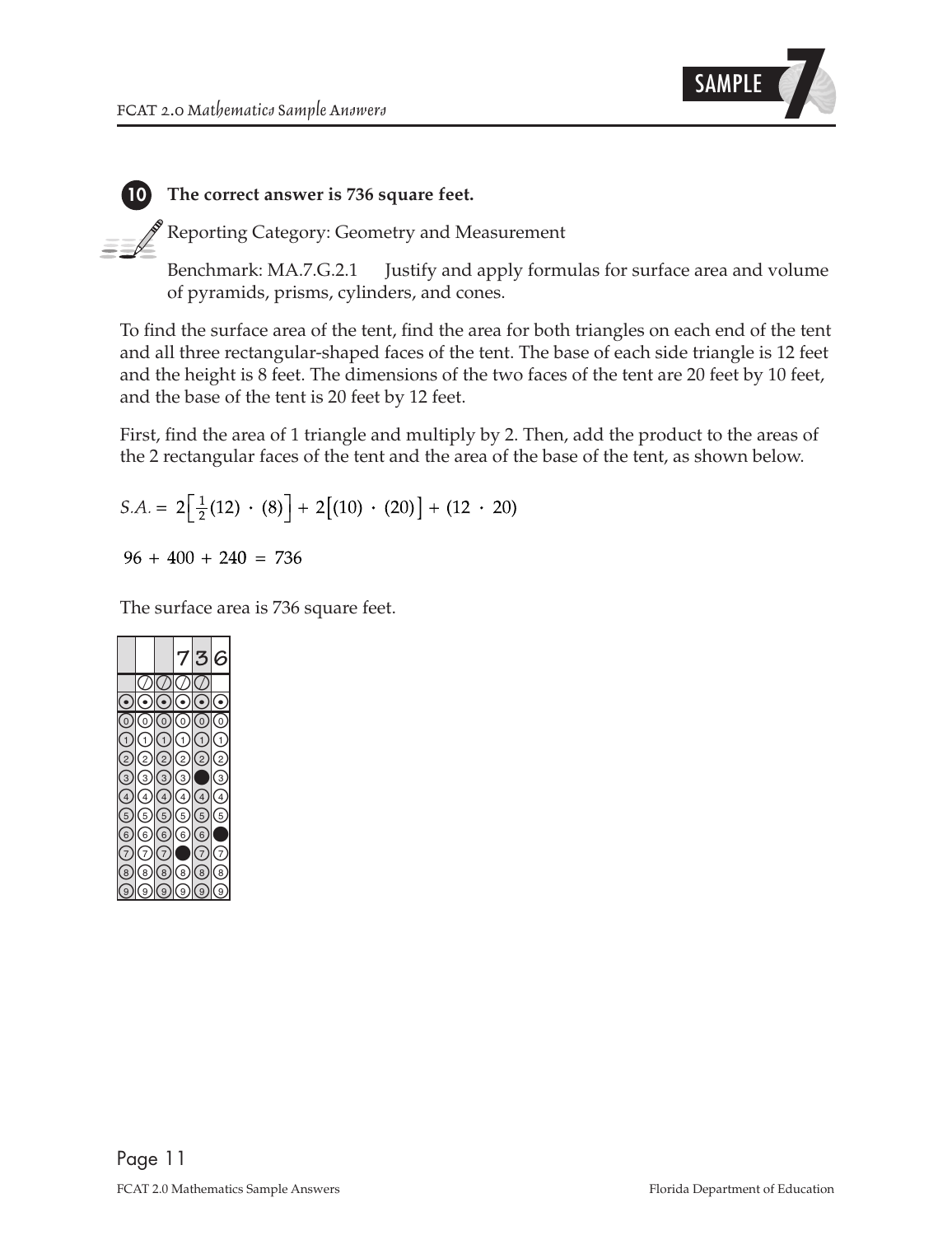

# **11 The correct answer is C.**

Reporting Category: Ratios/Proportional Relationships

Benchmark: MA.7.A.1.5 Distinguish direct variation from other relationships, including inverse variation.

To find which one of the tables represents an inverse variation, each table must be analyzed to determine the kind of relationship that is represented.

In table A, each value of x is multiplied by 2; therefore,  $2x = y$  and  $\frac{y}{x}$  is a constant. The relationship is a direct variation.

In table B, although each value of *y* decreases as each value of *x* increases, this table does not represent an inverse relationship. In an inverse variation, *xy* must equal a constant; therefore, an inverse variation is not represented.

In table C, each value of x when multiplied by each value of y equals 24. Because  $xy$ equals a constant and each value of *y* decreases as each value of *x* increases, this table represents an inverse variation.

In table D, each value of *x* is squared  $(x^2\; = \; y).$  Because *xy* does not equal a constant, it is

*y* not an inverse variation, and because  $\frac{y}{x}$  does not equal a constant, it is not a

direct variation.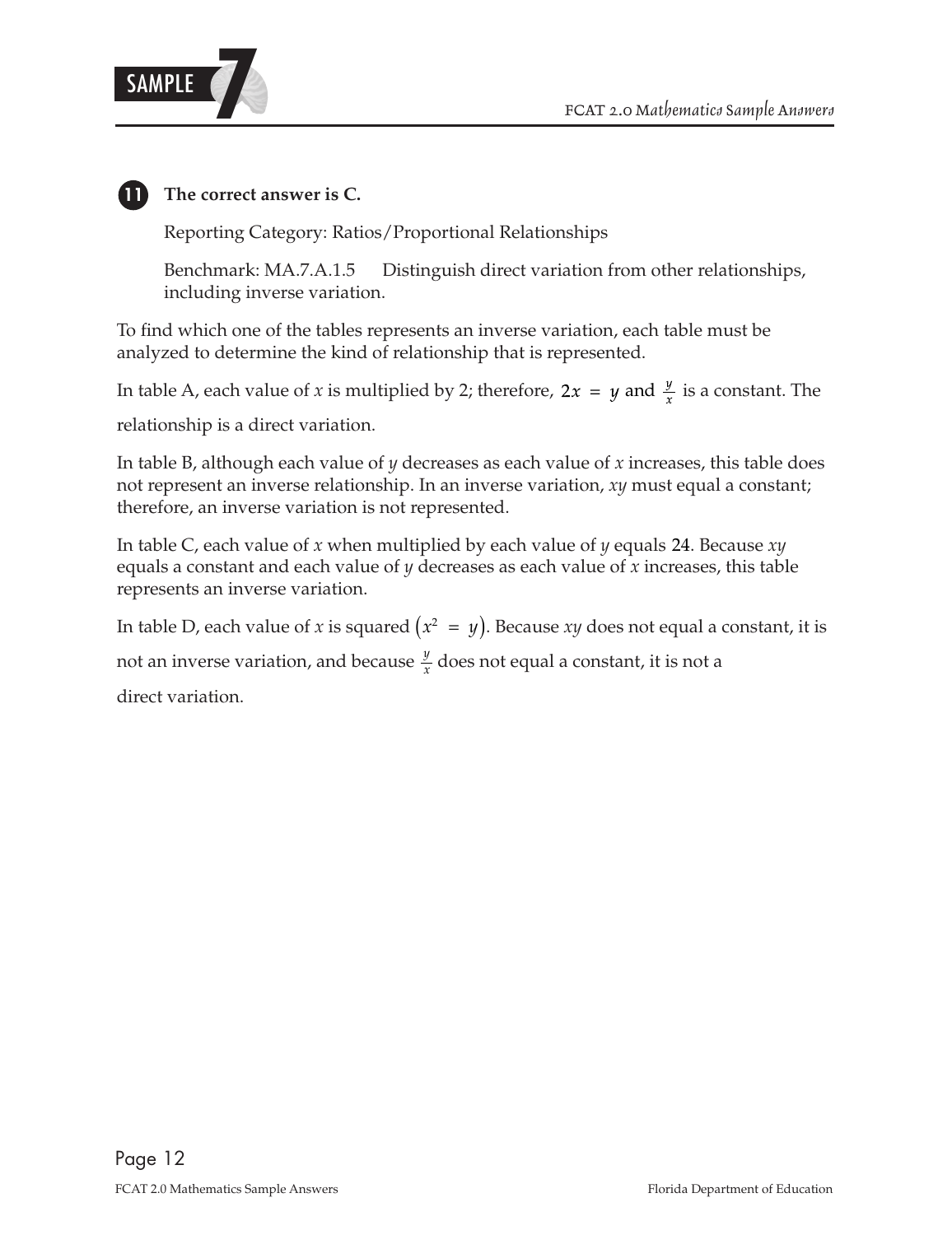

### **12** The correct answer is  $G$   $|12 - 53 + 14|$ .

Reporting Category: Number: Base Ten

Benchmark: MA.7.A.3.1 Use and justify the rules for adding, subtracting, multiplying, dividing, and finding the absolute value of integers.

To find the expression that is equivalent to 27, each option must be evaluated, as shown below.

$$
\mathbf{F}_{\cdot}
$$

$$
-|12 - 53 + 14|
$$
  
\n
$$
-|{-41 + 14}|
$$
  
\n
$$
-|{-27}|
$$
  
\n
$$
-|{-27}|
$$
  
\n
$$
-|{-27}|
$$
  
\n
$$
-|{-27}|
$$
  
\n
$$
-|{-27}|
$$
  
\n
$$
-|{-27}|
$$
  
\n
$$
-|{-27}|
$$
  
\n
$$
-|{-27}|
$$
  
\n
$$
-|{-27}|
$$
  
\n
$$
-|{-27}|
$$
  
\n
$$
-|{-27}|
$$
  
\n
$$
-|{-27}|
$$
  
\n
$$
-|{-27}|
$$
  
\n
$$
-|{-27}|
$$
  
\n
$$
-|{-27}|
$$
  
\n
$$
-|{-27}|
$$
  
\n
$$
-|{-27}|
$$
  
\n
$$
-|{-27}|
$$
  
\n
$$
-|{-27}|
$$
  
\n
$$
-|{-27}|
$$
  
\n
$$
-|{-27}|
$$
  
\n
$$
-|{-27}|
$$
  
\n
$$
-|{-27}|
$$
  
\n
$$
-|{-27}|
$$
  
\n
$$
-|{-27}|
$$
  
\n
$$
-|{-27}|
$$
  
\n
$$
-|{-27}|
$$
  
\n
$$
-|{-27}|
$$
  
\n
$$
-|{-27}|
$$
  
\n
$$
-|{-27}|
$$
  
\n
$$
-|{-27}|
$$
  
\n
$$
-|{-27}|
$$
  
\n
$$
-|{-27}|
$$
  
\n
$$
-|{-27}|
$$
  
\n
$$
-|{-27}|
$$
  
\n
$$
-|{-27}|
$$
  
\n
$$
-|{-27}|
$$
  
\n
$$
-|{-27}|
$$
  
\n
$$
-|{-27}|
$$
  
\n
$$
-|{-27}|
$$

G.

| $ 12 - 53 + 14 $ | $ -12  -  53  -  -14 $ |
|------------------|------------------------|
| $-41 + 14$       | $12 - 53 - 14$         |
| $ -27 $          | $-41 - 14$             |
|                  | -55                    |

27, which is the correct answer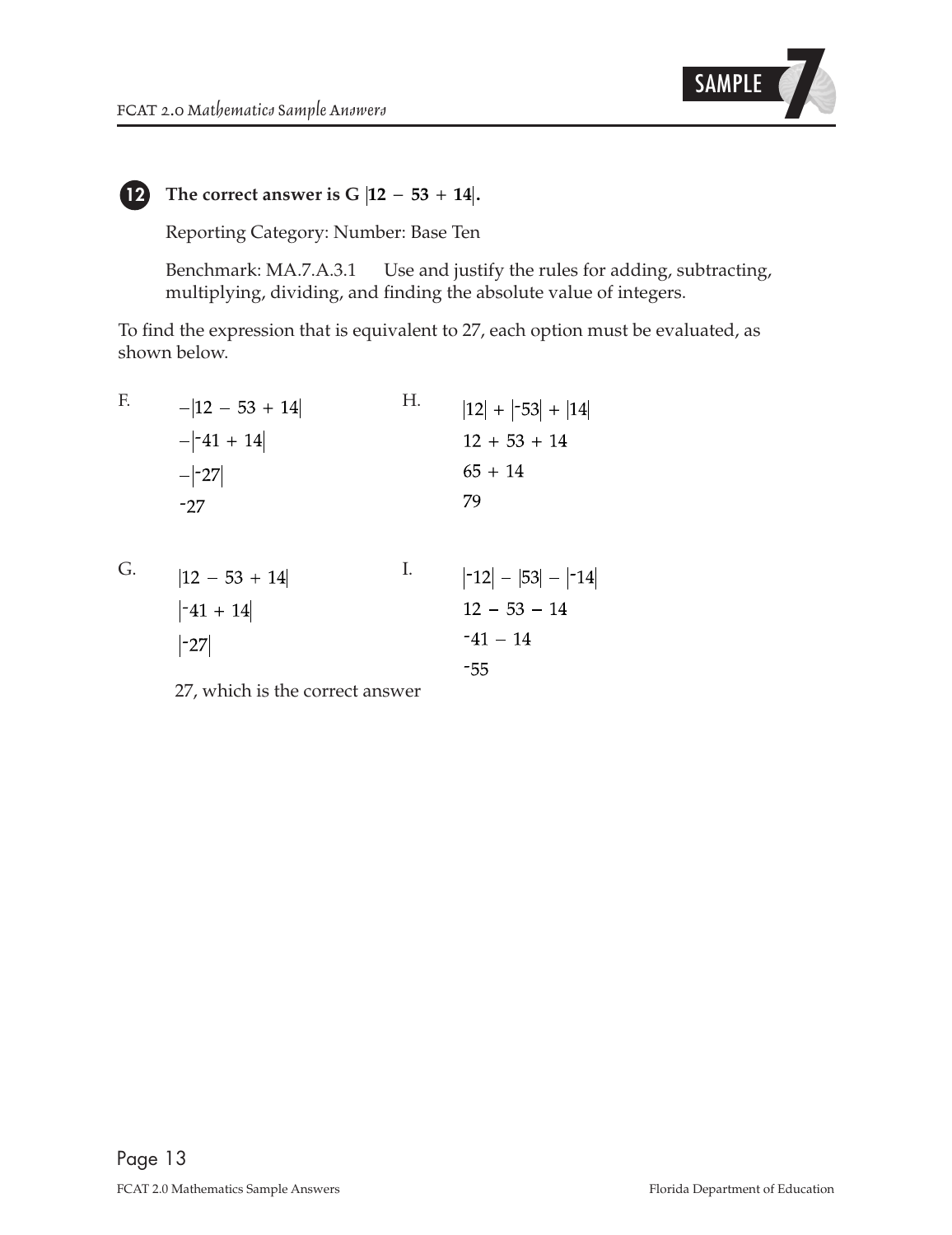



**13 The correct answer is A**  $\left[ 20 + (1.5h - 1.5) = 32 \right]$ .

Reporting Category: Number: Base Ten

Benchmark: MA.7.A.3.4 Use the properties of equality to represent an equation in a different way and to show that two equations are equivalent in a given context.

By use of the distributive property,  $(h - 1)(1.5) = (1.5h - 1.5)$ .

Now, substitute (1.5 $h$  – 1.5) for ( $h$  – 1)(1.5) in the original equation.

 $20 + (1.5h - 1.5) = 32$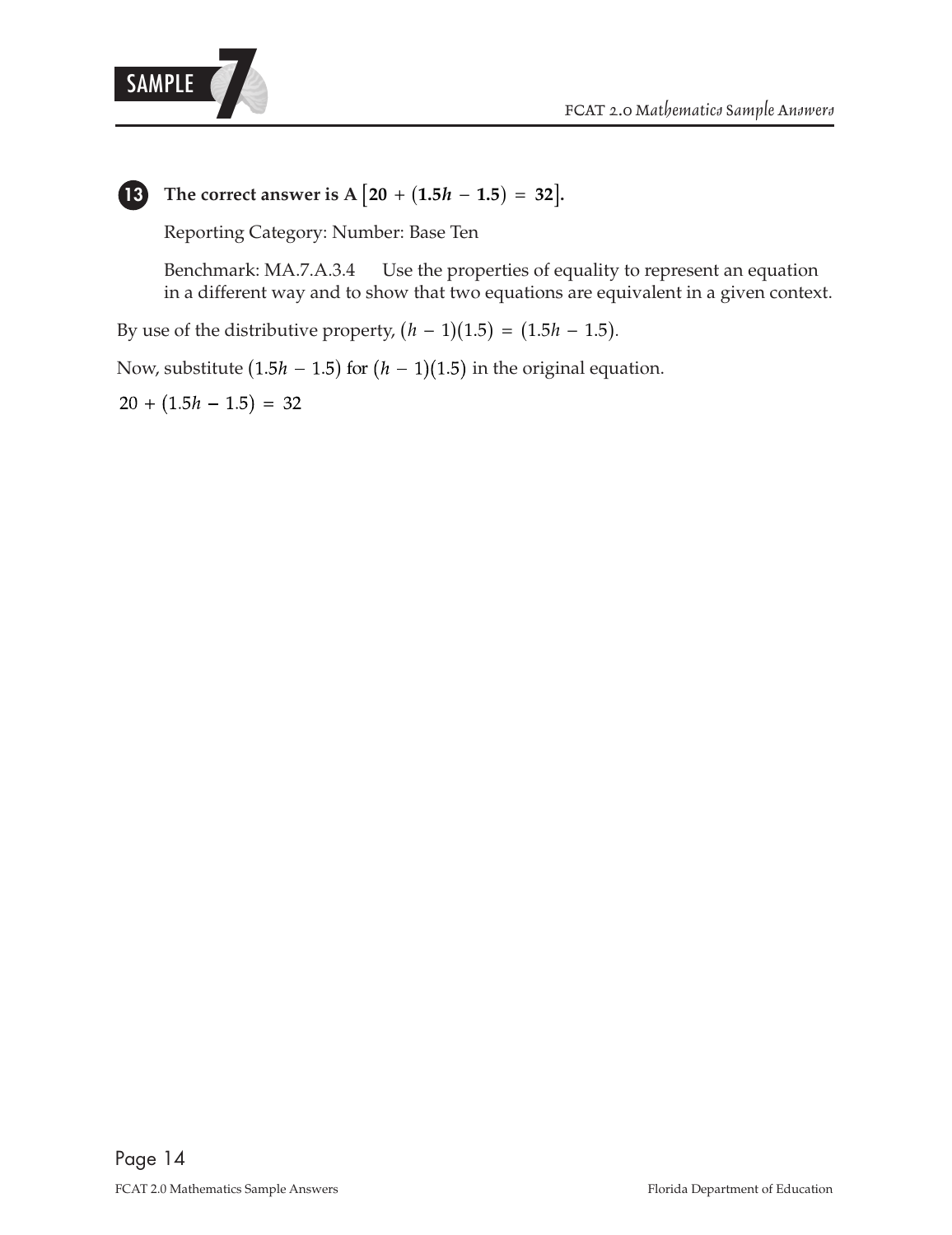

#### **14 The correct answer is 40 fish.**

Reporting Category: Geometry and Measurement

Benchmark: MA.7.G.2.2 Use formulas to find surface areas and volume of three-dimensional composite shapes.

To determine the number of fish Jay purchased, first find the volume of the water the tank holds when it is filled to 2 inches from the top of the tank.

Because the height of the tank is 14 inches, the height of the water is  $14 - 2$ , or 12 inches.

To compute the volume of the water, use the volume formula,  $V = bwh$ .

 $V = 48 \times 10 \times 12$ 

 $V = 5,760$  cubic inches

To find the number of fish, divide the volume by 144.

$$
\frac{5,760}{144} = 40
$$